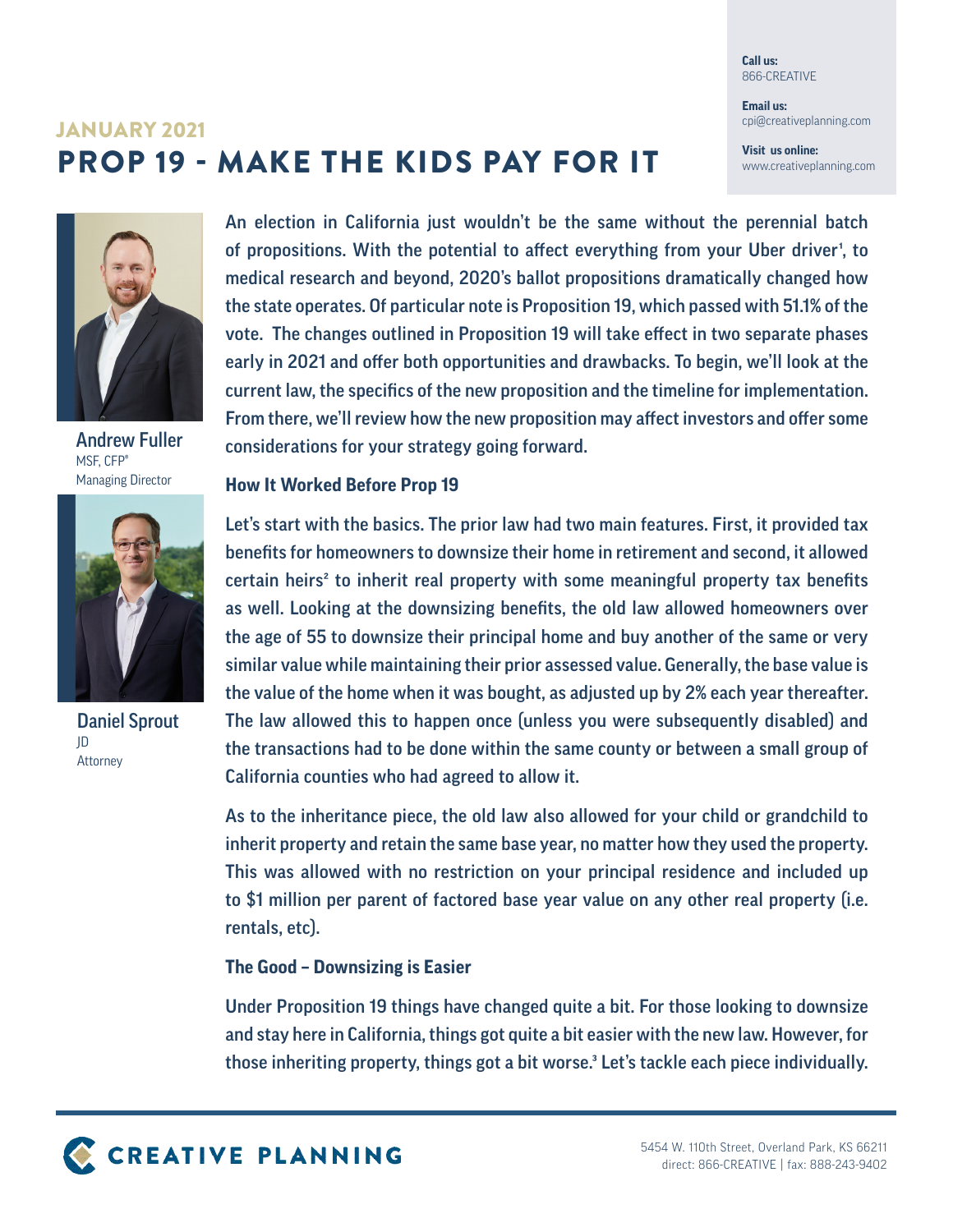When fully implemented, the new law allows homeowners over the age of 55 to sell their home and move anywhere in California. The new home may be of any value and will still retain the assessed value from the prior home assuming the property was purchased within two years of the sale of the prior home. Further, if the new home is worth more than the old home the difference will get added on to the base year value. This portion of the law will go into effect on April 1, 2021. Let's look at an example.

Assume John and Jane are moving from Orange County to Santa Clara County to be closer to their children. They are both over age 55 and are selling their home in Orange County that they bought many years ago. Let's assume their assessed value has grown to \$250,000 over the years and the sales price will be \$2 million. Just like under the old law they can move to Santa Clara County and buy a home worth \$2 million or less and have no change in their property taxes. But what if the home they want is priced at \$2.5 million? In this case, the excess amount of \$500,000 would be added to their prior base value, resulting in a property tax assessment on \$750,000. What if John and Jane decide to move again? The new law allows them to transfer their base value up to 3 times—building in a lot of flexibility for them to find the right home.

#### **The Bad – The Kids are Paying for All of This**

The second major portion of Proposition 19 makes significant changes to how children and grandchildren inherit real property. Recall that under the prior law parents could transfer their primary home, along with as much as \$2 million of factored base value real estate, to their children or grandchildren without triggering a property tax reassessment. Further, the children could use the properties as they saw fit. The new law restricts both the value of the benefit and the use of the property.

Let's consider the impact of this new law on our friends John and Jane. This time, instead of moving out of Orange County, they decided to stay put.4 When John and Jane pass, what happens if the kids keep the home and live in it? What about if they rent it out or even sell the home and take the cash?

## **\$1M Leeway for Kids Inheriting a Primary Residence**

Effective February 16, 2021 transfers to children of a primary residence are only eligible for the benefit if the child uses the home as their primary residence and the difference between the factored base value and the market price is less than \$1 million.

Assuming John and Jane live in the property as their primary residence and then pass



**Email us:** cpi@creativeplanning.com

**Visit us online:** www.creativeplanning.com

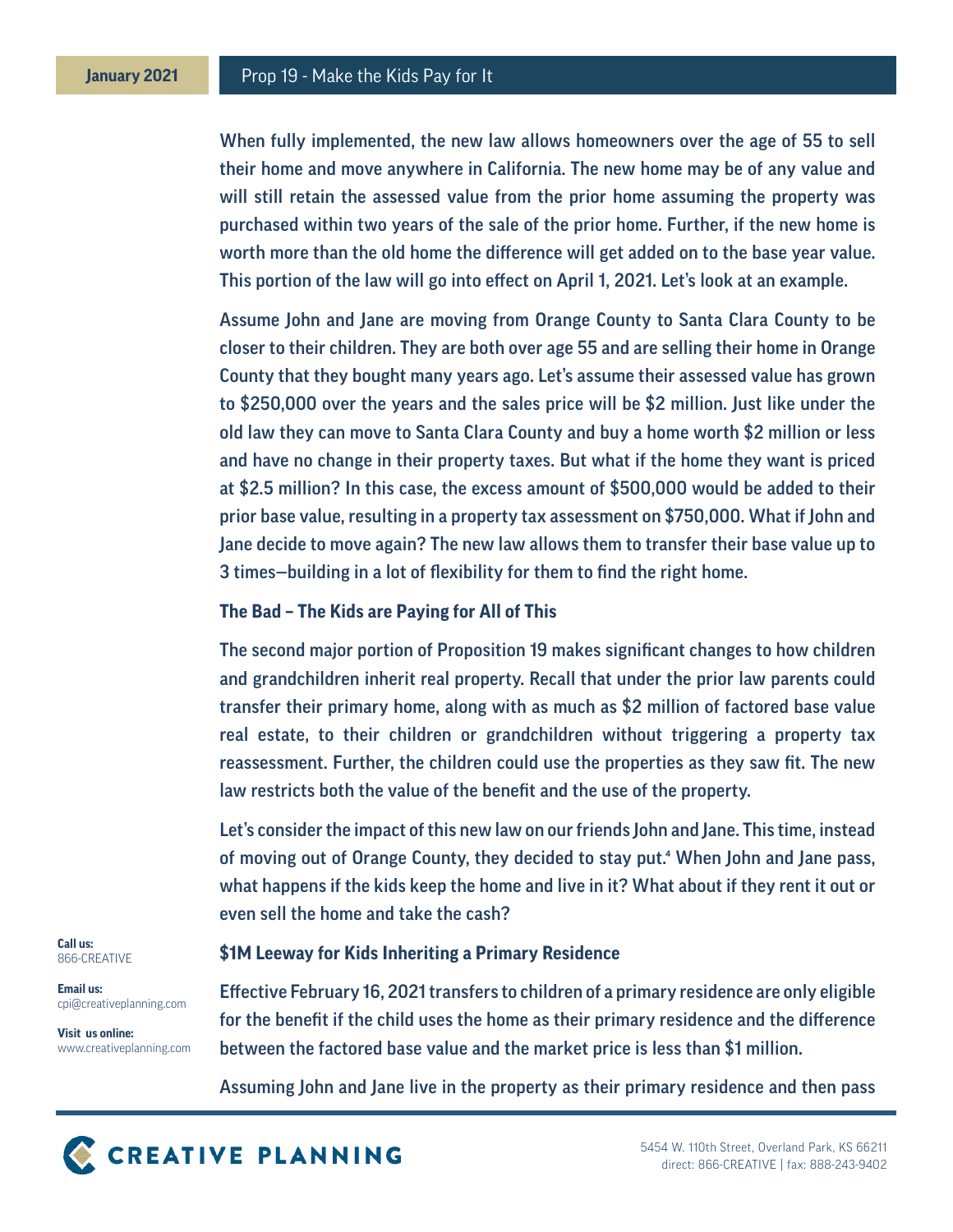it down to their son who, in turn, uses the home as his primary residence two possible scenarios present themselves. Namely, taxes could stay the same or the property could be, partially, reassessed. The main driver of the change is the market value of the home at the time of John and Jane's passing. This is because the new law allows for \$1 million of leeway when a child inherits a primary residence. Let's look at each scenario in more detail.<sup>5</sup>

#### **Scenario 1: No Property Tax Increase**

After a long and great life in Orange County, John and Jane die, and the assessed value of their primary residence is now \$1.5 million. At the time of their passing, the home's market value is determined to be \$1.8 million. Their son inherits the home and moves in, using it as his primary residence. To determine what, if any, change is applicable add the assessed value plus \$1 million. (Ex: \$1,500,000 + \$1,000,000 = \$2,500,000). Is the market value greater than the result? No, \$1.8 million is less than \$2.5 million. Since the market value is less than the sum of the assessed value plus \$1 million, the child keeps John and Jane's lower assessed value.

#### **Scenario 2: Property Tax Increase**

Just as before, John and Jane die, and the assessed value of their primary residence is \$1.5 million. However, in this scenario let's assume the market value of the home is \$3 million. Since the market value of \$3 million is now greater than the assessed value plus \$1 million the difference of \$500,000 is added to the assessed value. As a result, the assessed value now becomes \$2 million and the child's property tax bill increases by roughly \$5,000 per year.<sup>6</sup>

As a result, under Proposition 19, the children will have an incentive to sell. Why? Remember that once both John and Jane pass, any capital gains built up in the home will be wiped out and the kids can sell without paying capital gains taxes.<sup>7</sup> This contrasts with what would happen if they held the property out as a rental.

## **The Ugly – All Rental Property is Fully Reassessed**

If the children hold the property as a rental, instead of moving in, the new law would fully reassess the property. How would that look? If we assume the market value is \$3 million the new tax would be on the order of \$30,000 per year instead of the roughly \$15,000 under the old law. Assuming the home is paid off and they could rent the home for \$7,000 per month that makes the annual income return from the property just 1.8%

**Call us:** 866-CREATIVE

**Email us:** cpi@creativeplanning.com

**Visit us online:** www.creativeplanning.com

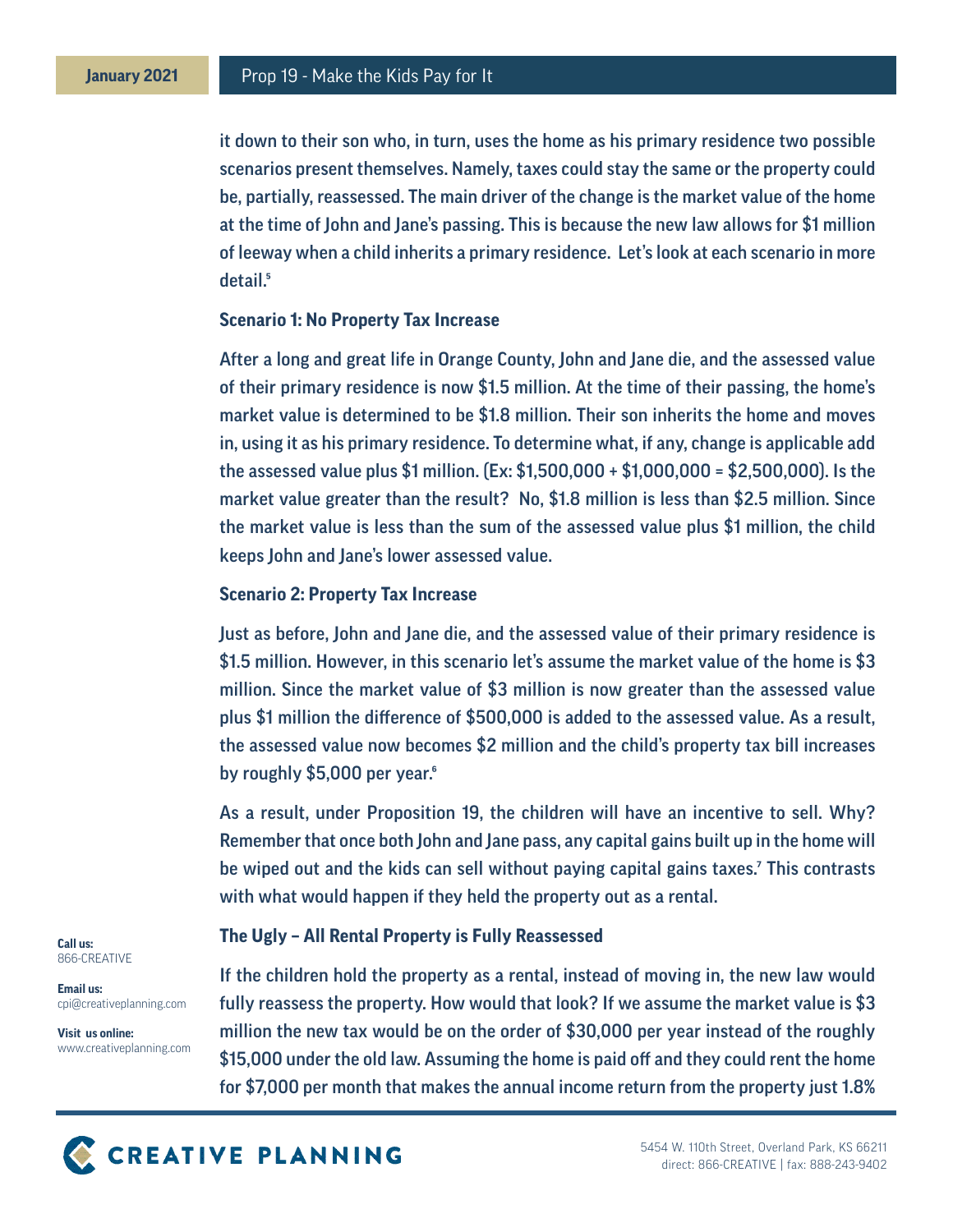before accounting for any maintenance or other costs.<sup>8</sup>

Unfortunately, there are no property tax exemptions or exclusions for rental property that is passed to children when John and Jane die. While the old rules did provide up to \$2,000,000 worth of factored base value exclusion for a married couple's rental property, Proposition 19 provides nothing at all. Accordingly, all rental property in California will suffer a complete reassessment when children inherit it unless planning and changes are complete in advance of the February 16<sup>th</sup> deadline.

## **Considerations for Investors**

Investors and homeowners should consider the impact of a potential increased property tax bill on their larger financial and estate plan. Gifts or sales of real estate today, in advance of the change, or the use of transfers to various irrevocable trusts may allow parents to pass their low current assessed value to their heirs. To understand whether this strategy makes sense, focus on three main areas. First, this sort of gifting only makes sense if the heirs plan on holding the property for an extended period post inheritance, so as to accrue substantial annual savings. Second, a sufficient differential between current property taxes and the new rates under Proposition 19 should exist to cover the increased cost and complexity this sort of planning brings. Finally, the age and expected life expectancy of the parent's should be weighed against other needs for flexibility and the risk their estate planning goals may change over time.

Additionally, under the old rules, transfers of rental property owned by an LLC to children did not qualify for the highly favorable parent-child transfer exclusion and were completely reassessed when parents died and gave the property to their children. For this reason, many investors did not title their rental properties in LLC's so that they could pass property tax benefits to their kids. Under the new Prop 19 however, all California property tax benefits are lost and all rental property suffers a full reassessment when the parents die whether it is owned by an LLC or not. Accordingly, owners of rental property should now reconsider whether an LLC is a good idea for both property tax and liability protection purposes.

**Call us:** 866-CREATIVE

**Email us:** cpi@creativeplanning.com

**Visit us online:** www.creativeplanning.com

There are, however, potential downsides to these decisions. Gifting assets outright or through trust without adequate planning may transfer unrealized gains down to the heirs that would otherwise be wiped out when they inherit. In addition, there may be other considerations regarding potential liability protections as well as increased income tax rates under various scenarios. Careful planning is essential, and simplicity